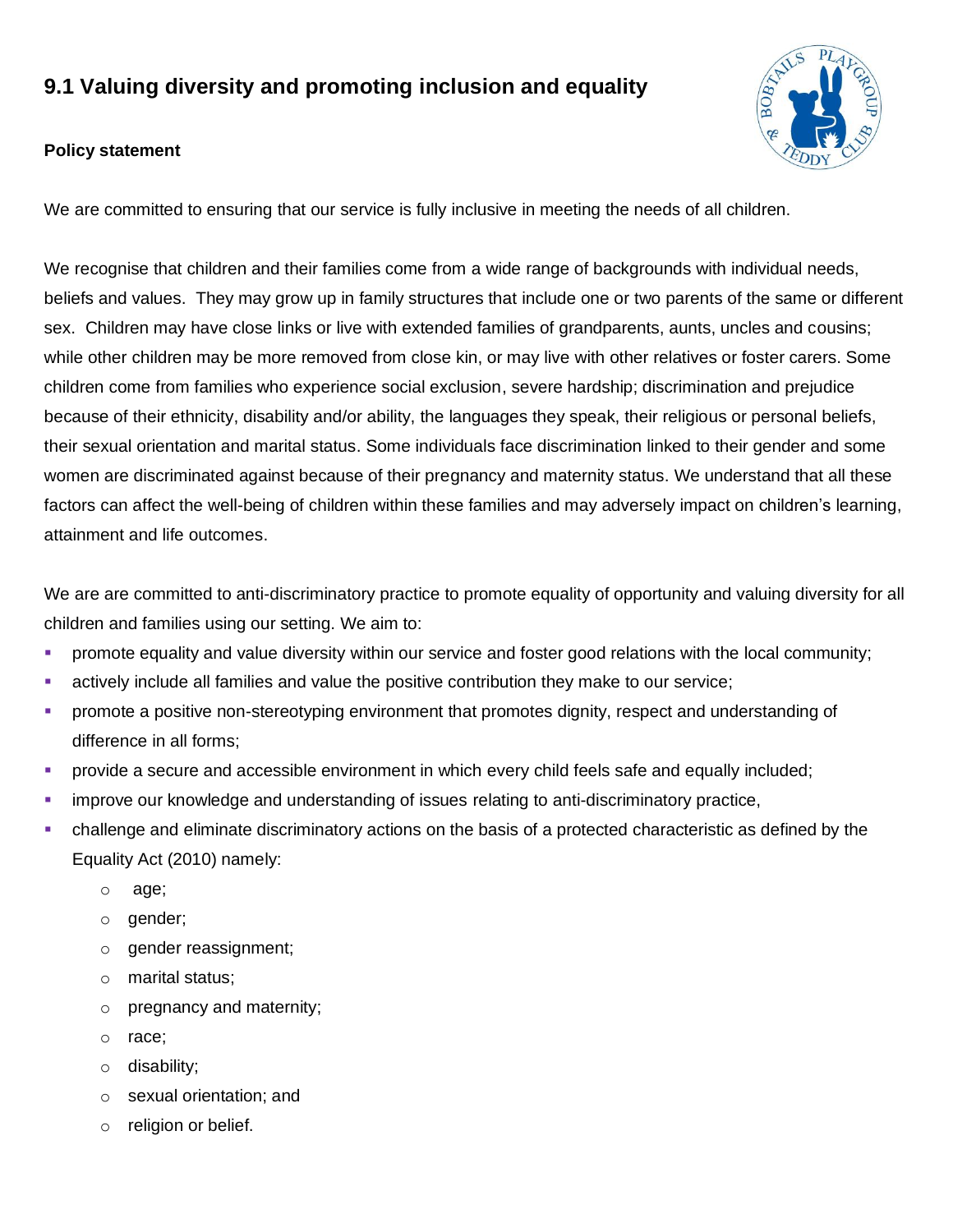where possible, take positive action to benefit groups or individuals with protected characteristics who are disadvantaged, have a disproportional representation within the service or need different things from the service.

## **Procedures**

## *Admissions*

Our setting is open and accessible to all members of the community.

- We base our Admissions Policy on a fair system.
- We do not discriminate against a child or their family in our service provision, including preventing their entry to our setting based on a protected characteristic as defined by the Equality Act (2010).
- We advertise our service widely.
- We provide information in clear, concise language, whether in spoken or written form and provide information in other languages (where ever possible).
- We reflect the diversity of our community and wider society in our publicity and promotional materials.
- We provide information on our offer of provision for children with special educational needs and disabilities.
- We ensure that all parents are made aware of our Valuing Diversity and Promoting Inclusion and Equality Policy.
- We make reasonable adjustments to ensure that disabled children can participate successfully in the services and in the curriculum offered by the setting.
- We ensure, wherever possible, that we have a balanced intake of boys and girls in the setting.
- We take action against any discriminatory, prejudice, harassing or victimising behaviour by our staff, volunteers or parents whether by:
	- **-** direct discrimination someone is treated less favourably because of a protected characteristic e.g. preventing families of a specific ethnic group from using the service;
	- **-** indirect discrimination someone is affected unfavourably by a general policy e.g. children must only speak English in the setting;
	- **-** discrimination arising from a disability someone is treated less favourably because of something connected with their disability e.g. a child with a visual impairment is excluded from an activity;
	- **-** association discriminating against someone who is associated with a person with a protected characteristic e.g. behaving unfavourably to someone who is married to a person from a different cultural background; or
	- **-** perception discrimination on the basis that it is thought someone has a protected characteristic e.g. making assumptions about someone's sexual orientation.
- We will not tolerate behaviour from an adult who demonstrates dislike or prejudice towards individuals who are perceived to be from another country (xenophobia).
- Displaying of openly discriminatory xenophobic and possibly offensive or threatening materials, name calling, or threatening behaviour are unacceptable on, or around, our premises and will be dealt with immediately and discreetly by asking the adult to stop using the unacceptable behaviour and inviting them to read and to act in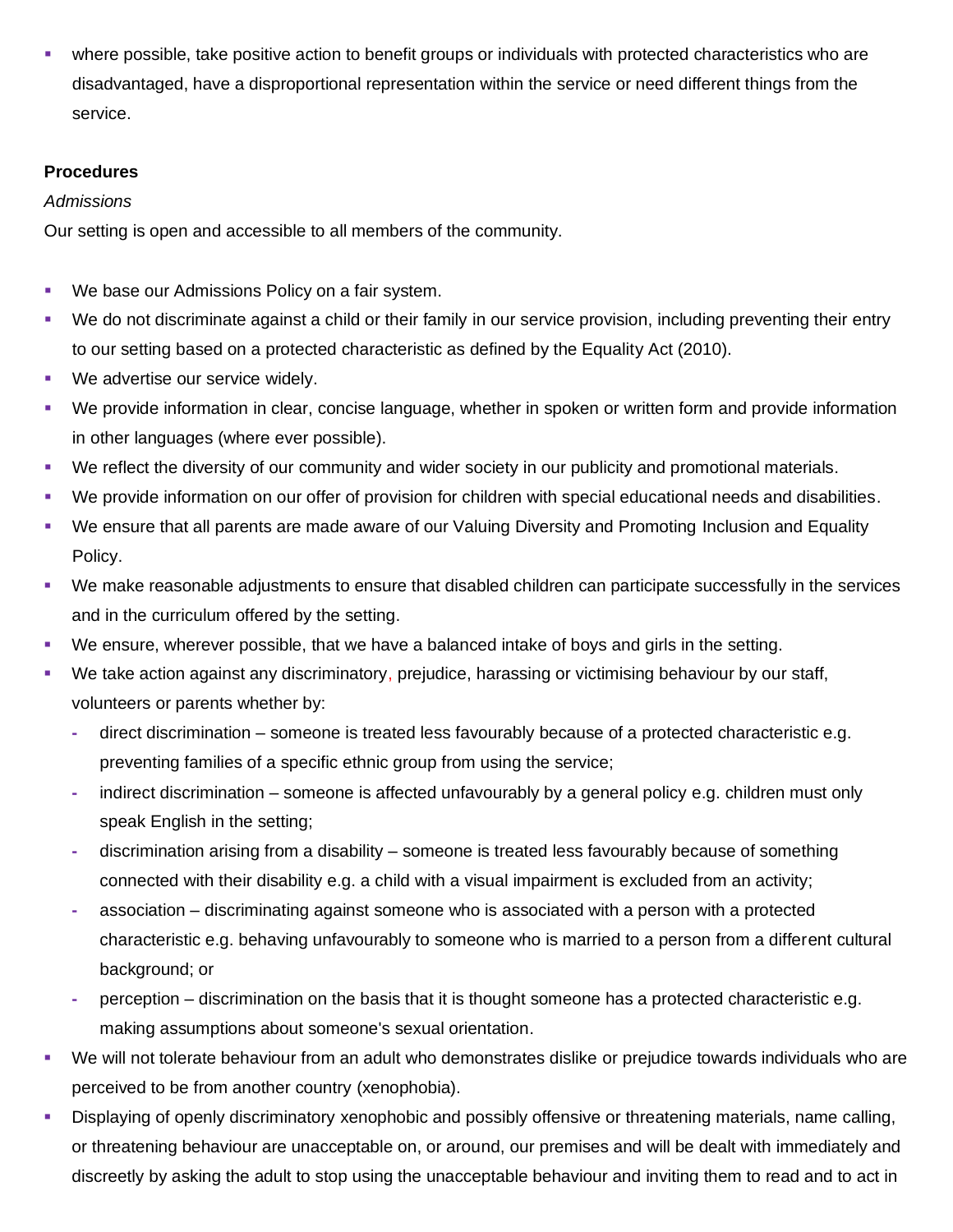accordance with the relevant policy statement and procedure. Failure to comply may lead to the adult being excluded from the premises.

# *Employment*

- We advertise posts and all applicants are judged against explicit and fair criteria.
- **Applicants are welcome from all backgrounds and posts are open to all.**
- We may use the exemption clauses in relevant legislation to enable the service to best meet the needs of the community.
- **•** The applicant who best meets the criteria is offered the post, subject to references and suitability checks. This ensures fairness in the selection process.
- All our job descriptions include a commitment to promoting equality, and recognising and respecting diversity as part of their specifications.
- We monitor our application process to ensure that it is fair and accessible.

# *Training*

- We seek out training opportunities for our staff and volunteers to enable them to develop anti-discriminatory and inclusive practices.
- We ensure that our staff are confident and fully trained in administering relevant medicines and performing invasive care procedures on children when these are required.
- We review our practices to ensure that we are fully implementing our policy for Valuing Diversity and Promoting Equality.

## *Curriculum*

The curriculum offered in our setting encourages children to develop positive attitudes about themselves as well as about people who are different from themselves. It encourages development of confidence and self esteem, empathy, critical thinking and reflection.

We ensure that our practice is fully inclusive by:

- creating an environment of mutual respect and tolerance;
- **•** modelling desirable behaviour to children and helping children to understand that discriminatory behaviour and remarks are hurtful and unacceptable;
- **•** positively reflecting the widest possible range of communities within resources;
- avoiding use of stereotypes or derogatory images within our books or any other visual materials;
- **•** celebrating locally observed festivals and holy days;
- **•** ensuring that children learning English as an additional language have full access to the curriculum and are supported in their learning;
- **•** ensuring that disabled children with and without special educational needs are fully supported;
- **ensuring that children speaking languages other than English are supported in the maintenance and** development of their home languages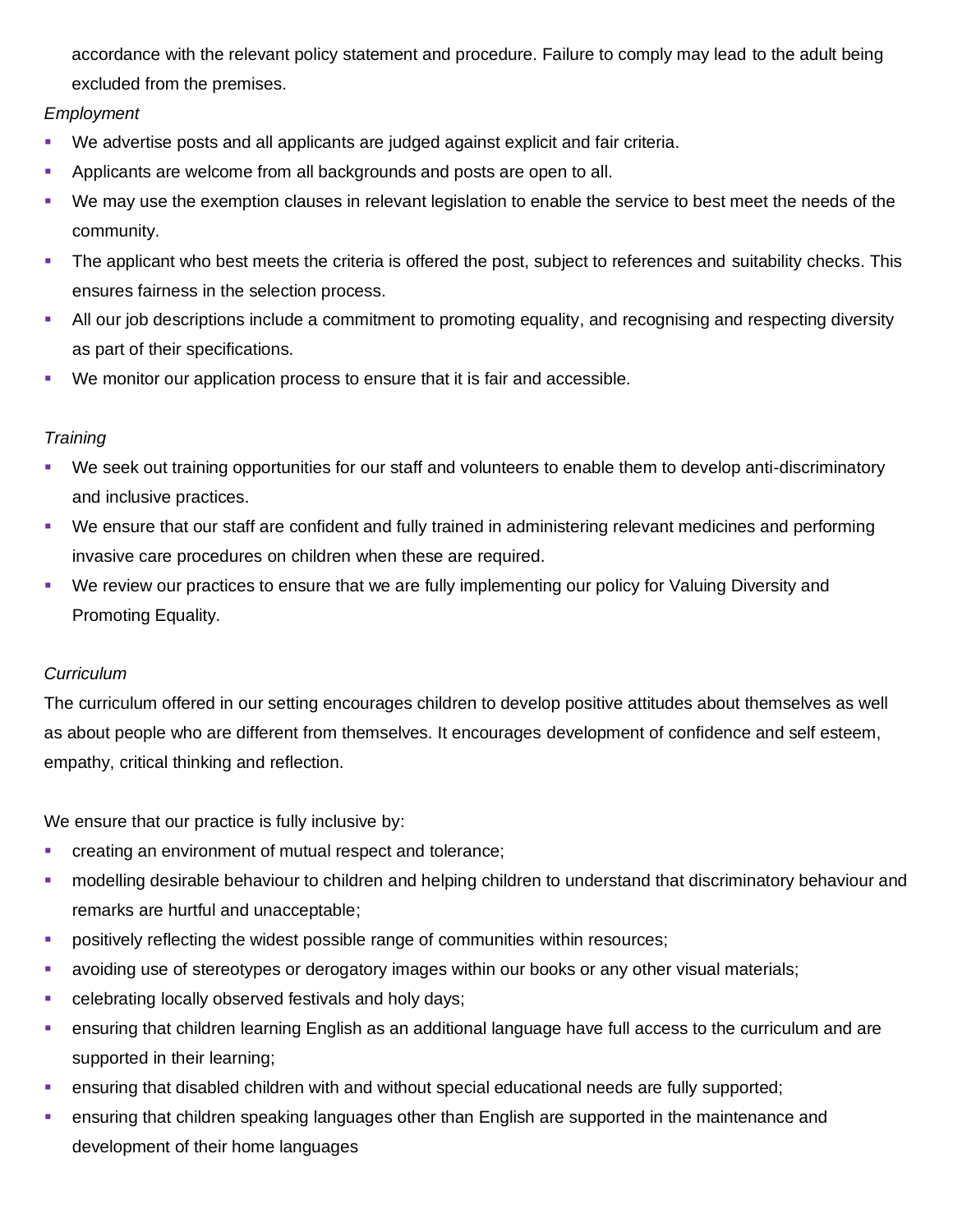We will ensure that Our environment is as accessible as possible for all visitors and service users. We do this by:

- undertaking an access audit to establish if the setting is accessible to all disabled children and adults. If access to the setting is found to treat disabled children or adults less favourably, then we make reasonable adjustments to accommodate the needs of disabled children and adults.
- **•** fully differentiating the environment, resources and curriculum to accommodate a wide range of learning, physical and sensory needs.

#### *Valuing diversity in families*

- We welcome the diversity of family lifestyles and work with all families.
- We encourage children to contribute stories of their everyday life to the setting.
- We encourage mothers, fathers and other carers to take part in the life of the setting and to contribute fully.
- For families who speak languages in addition to English, we will develop means to encourage their full inclusion.
- We offer a flexible payment system for families experiencing financial difficulties and offer information regarding sources of financial support.
- We take positive action to encourage disadvantaged and under-represented groups to use the setting.

#### *Food*

- We work in partnership with parents to ensure that dietary requirements of children that arise from their medical, religious or cultural needs are met where ever possible.
- We help children to learn about a range of food, and of cultural approaches to mealtimes and eating, and to respect the differences among them.

## *Meetings*

- **Meetings are arranged to ensure that all families who wish to may be involved in the running of the setting.**
- We positively encourage fathers to be involved in the setting, especially those fathers who do not live with the child.
- **•** Information about meetings is communicated in a variety of ways written, verbal and where resources allow in translation – to ensure that all mothers and fathers have information about, and access to, the meetings.

## *Monitoring and reviewing*

- So that our policies and procedures remain effective, we monitor and review them annually to ensure our strategies meet our overall aims to promote equality, inclusion and to value diversity.
- We provide a complaints procedure and a complaints summary record for parents to see.